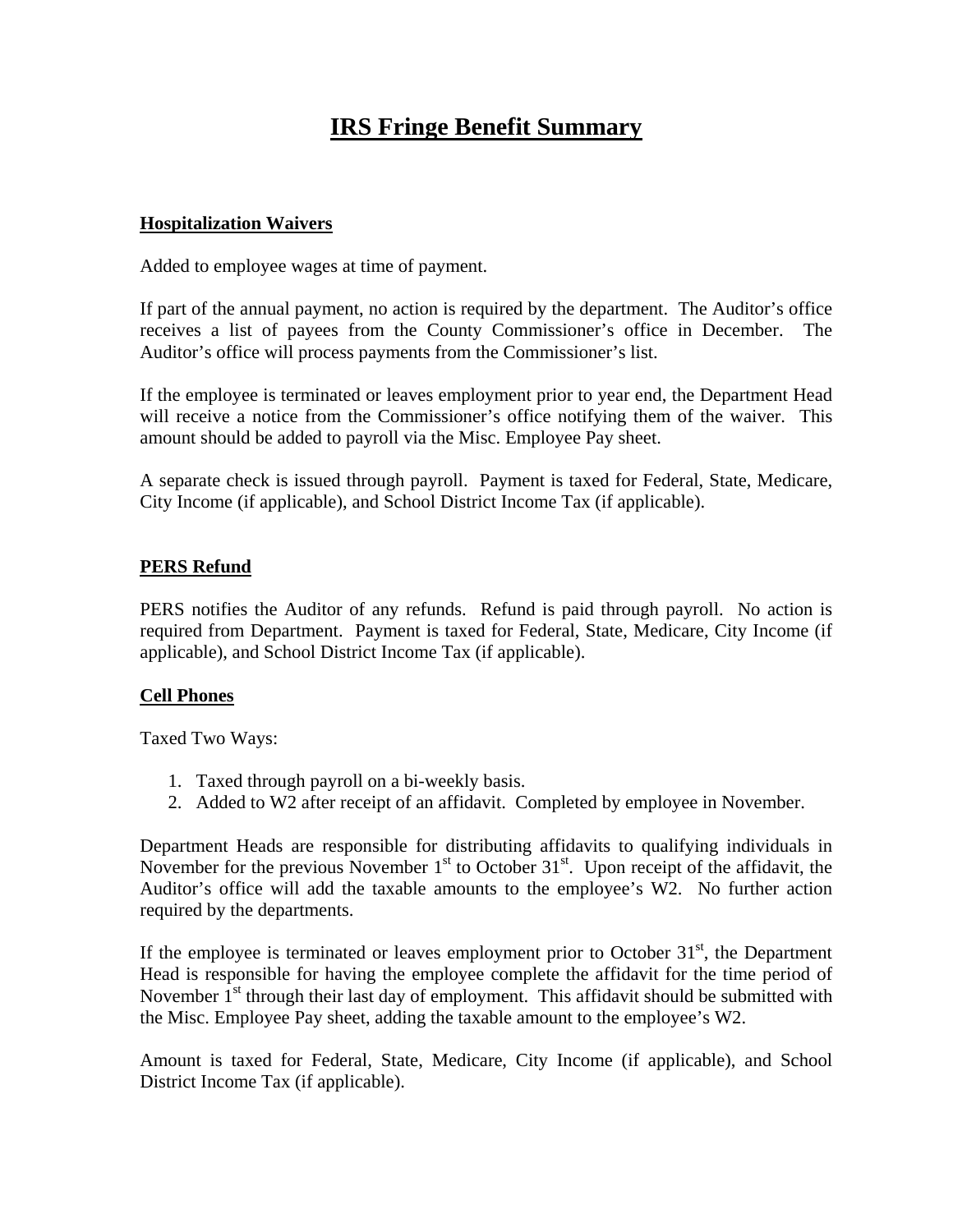# **IRS Fringe Benefit Summary – Page 2**

# **Vehicle Use**

Taxed Three Ways:

- 1. Elected officials are taxed via the Lease Value valuation.
- 2. Vehicle used for commuting only. Taxed via the Commuting method.
- 3. If personal use is allowed, taxed via the lease value valuation or cents per mile method.

Department Heads are responsible for distributing affidavits to qualifying individuals in November for the previous November  $1<sup>st</sup>$  to October  $31<sup>st</sup>$ . Upon receipt of the affidavit, the Auditor's office will add the taxable amounts to the employee's W2. No further action required by the departments.

If the employee is terminated or leaves employment prior to October  $31<sup>st</sup>$ , the Department Head is responsible for having the employee complete the affidavit for the time period of November  $1<sup>st</sup>$  through their last day of employment. This affidavit should be submitted with the Misc. Employee Pay sheet, adding the taxable amount to the employee's W2.

Amount is taxed for Federal, State, Medicare, City Income (if applicable), and School District Income Tax (if applicable).

# **Uniforms**

If suitable to replace everyday wear, the cost of the uniform is taxable. This includes uniforms provided through uniform companies (i.e., Cintas)

Police uniforms, fire bunker gear and safety wear, (steal-toe boots, eyewear) are exempt.

Department Heads are responsible for distributing affidavits to qualifying individuals in November for the previous November  $1<sup>st</sup>$  to October 31 $<sup>st</sup>$ . Upon receipt of the affidavit, the</sup> Auditor's office will add the taxable amounts to the employee's W2. No further action required by the departments.

If the employee is terminated or leaves employment prior to October  $31<sup>st</sup>$ , the Department Head is responsible for having the employee complete the affidavit for the time period of November  $1<sup>st</sup>$  through their last day of employment. This affidavit should be submitted with the Misc. Employee Pay sheet, adding the taxable amount to the employee's W2.

Amount is taxed for Federal, State, Medicare, City Income (if applicable), and School District Income Tax (if applicable).